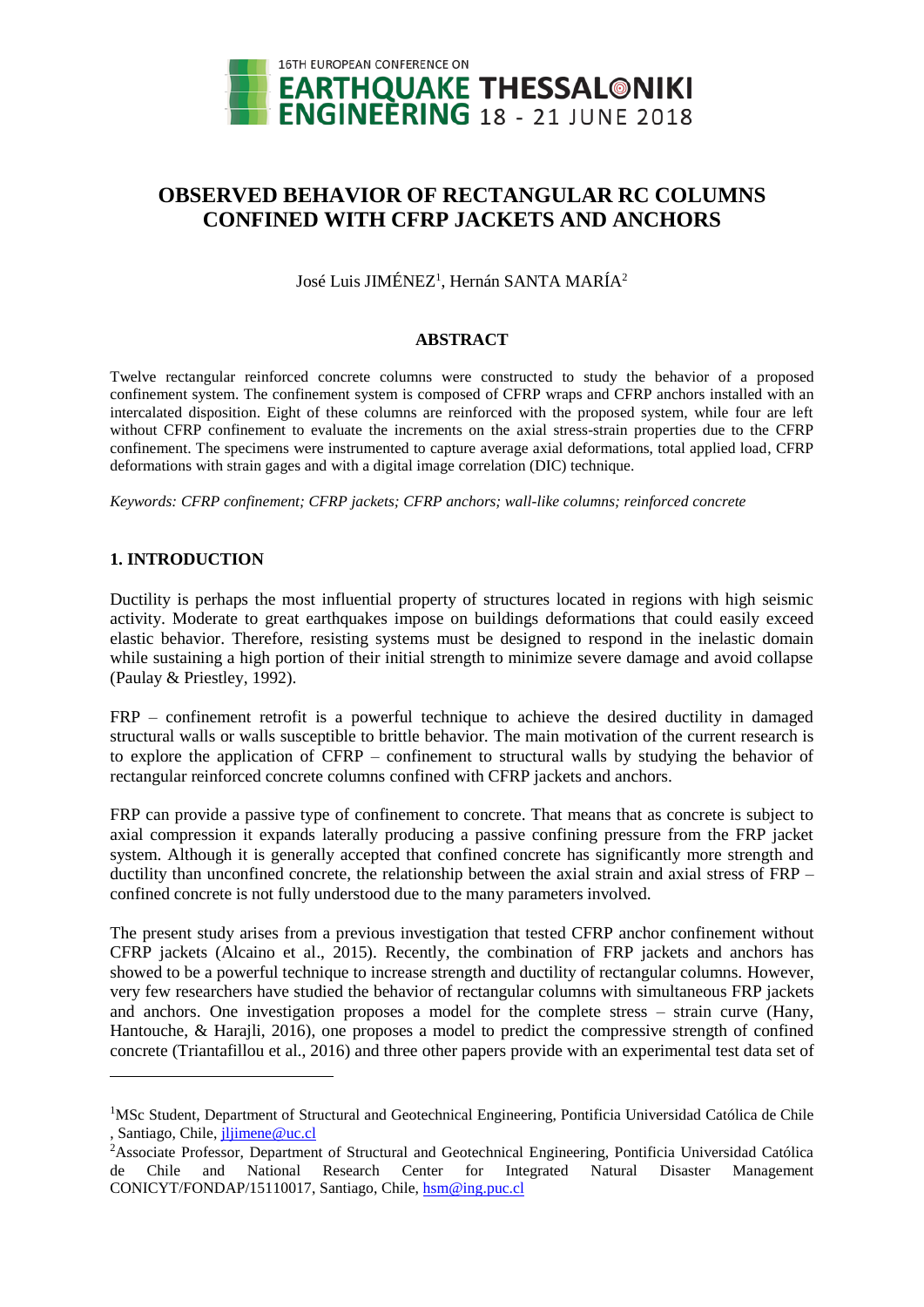5 columns (Akgun, Demir, & Ilki, 2010), 5 columns (Ilki et al., 2008) and 3 columns (Tan, 2002) confined with FRP jackets and anchors.

The present investigation experimentally studies the behavior of twelve rectangular reinforced concrete columns (eight with CFRP-confinement and four without CFRP-confinement). The main objectives of the investigation are to study the increases in the stress-strain curve parameters due to the proposed CFRP-confinement and the stresses generated on the CFRP system.

# **2. EXPERIMENTAL PROGRAM**

## *2.1 Description of Specimens*

A total of twelve rectangular reinforced concrete columns were tested to pure axial monotonic compression to failure. The twelve specimens consisted of four control specimens with no CFRP reinforcement and eight specimens strengthened with CFRP jackets and CFRP anchors.

All specimens present a prismatic shape, with 60 cm in height and 40 cm in width. Half of the specimens had a thickness of 15 cm and half a thickness of 10 cm. While the corners of the CFRPstrengthened columns were manually rounded to a minimum 2 cm radius, the corners of the control columns were not rounded. CFRP wraps were placed 5 cm from the top and the bottom of the column). Precast holes were located inside the columns for the installation of the CFRP anchors; these holes had a diameter of 1.6 cm and round edges with a minimum 1 cm radius.

The same materials were used for CFRP jackets and for CFRP anchors. The CFRP jacket and anchors were installed in an intercalated manner beginning and ending with a jacket layer, meaning that an anchor layer was always located between two jacket layers (Figure 1).



Figure 1. Layout of CFRP reinforcement. CFRP anchors are intercalated between CFRP

Specimens were named according to the nomenclature "ncr-XX". Figure 2 shows specimen (335-10) to illustrate the nomenclature. In this example "n" equals 3, which indicates that the specimen has 3 layers of CFRP jackets. Since CFRP anchors are installed between CFRP jackets, then the number of CFRP anchor layers is n-1 (for this example that number is 2). The letters "c" and "r" represent the number vertical and horizontal lines of CFRP anchors (3 and 5 in this example). Finally, the letters "XX" indicate the thickness of the column in cm.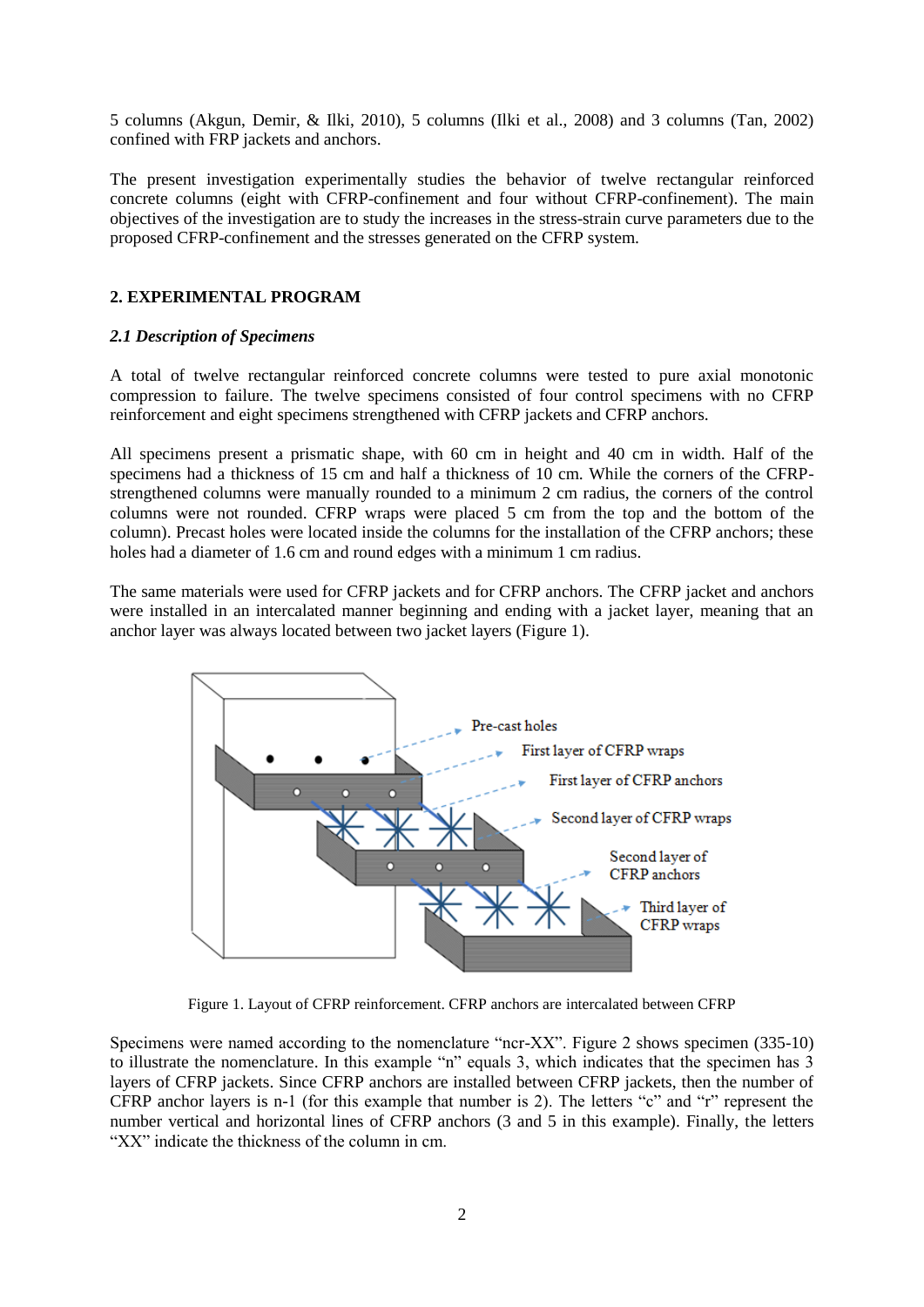

Figure 2. Example of alphanumeric code for column 335-10

### *2.2 Materials*

The specimens were composed of three materials: concrete, steel and the CFRP reinforcement.

The same concrete was used for all specimens. The tested unconfined strength at 28 days of age  $f_{c-28}$ was 23.1 MPa. Due to delays in the availability of the testing machine and CFRP materials, the specimens where tested in average at 465 days of age. Therefore, the unconfined strength of concrete at the time of testing was no longer  $f_{c-28}$ , but a higher value. The unconfined strength and the modulus of elasticity were measured to be 37 MPa and 22180 MPa, respectively, at the day of testing. These parameters were measured by extracting and testing cylinder probes from remaining not-tested specimens.

The same type of steel was used for all specimens with the following nominal mechanical properties: minimum tensile yield stress of 420 MPa, maximum tensile yield stress 580 MPa and minimum tensile ultimate stress of 630 MPa.

Carbon fiber reinforced polymer (CFRP) reinforcement was provided by Simpson Strong-Tie. The same type of CFRP was used for all CFRP strengthened specimens. Properties of the cured composite material are presented in Table 1 according to the manufacturer specifications.

| Tensile strength Tensile modulus Rupture elongation Thickness per layer |        |      |                  |  |  |
|-------------------------------------------------------------------------|--------|------|------------------|--|--|
| 970 MPa                                                                 | 76 GPa | 1.3% | $0.5 \text{ mm}$ |  |  |

Table 1. Cured composite properties (CSS-UCF10).

#### *2.3 Specimens Properties*

A summary of the parameters of each specimen is presented in Table 1. This Table details the number of vertical bars, the volumetric ratio of vertical bars  $(\rho_s)$ , the transverse bar disposition, the volumetric ratio of transverse bars  $(\rho_s^h)$ , the ratio of effectively confined area due to steel confinement ( $\kappa_s^{\text{shape}}$ ), the volumetric ratio of CFRP confinement ( $\rho_{cfrp}$ ) and the ratio of effectively confined area due to steel confinement  $(\kappa_{\text{cfrp}}^{\text{shape}})$ .

For all specimens,  $\kappa$ <sup>shape</sup> and  $\kappa$ <sub>cfrp</sub><sup>shape</sup> are calculated assuming the typical arching action for confinement (Mander et al., 1988). Table 2 shows that the effectively confined area due to CFRP confinement tends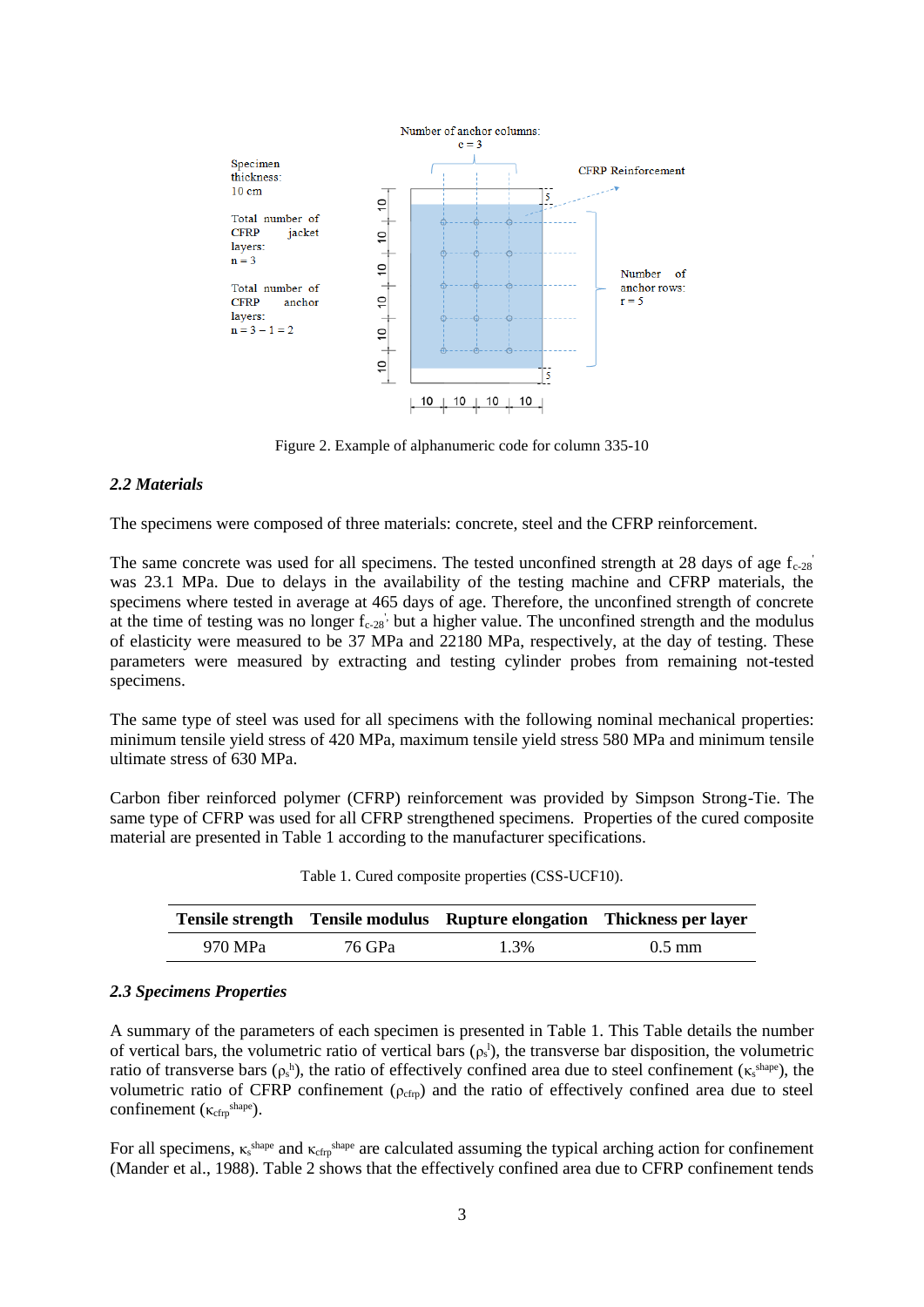to be significantly larger than the effectively confined area due to transverse bars.

The specimens were tested under uniaxial monotone compression until failure with the use of a forced controlled testing machine. The specimens were instrumented with vertical and horizontal LVDTs in addition to strain gages (Figure 3) and a Digital Image Correlation system.

| <b>Specimen</b> | Ver. Bars (mm) | $\rho_s^l$ | Trans. Bars (mm)      | $\rho_s^{\ h}$ | $K_{s}^{shape}$ | $\rho_{\rm cfrp}$ | $\mathbf{K}_{\text{cfrp}}^{\text{shape}}$ |
|-----------------|----------------|------------|-----------------------|----------------|-----------------|-------------------|-------------------------------------------|
| $000 - 10a$     | $8 \phi 10$    | 0.01571    | $\phi$ 6 $\omega$ 100 | 0.0014         | 0.0138          | $\overline{0}$    | $\overline{0}$                            |
| $000-10b$       | $8 \phi 10$    | 0.01571    | $\phi$ 6 $\omega$ 100 | 0.0014         | 0.0138          | $\boldsymbol{0}$  | $\theta$                                  |
| $000 - 15a$     | $8 \phi 12$    | 0.01508    | $\phi$ 6 $\omega$ 100 | 0.0010         | 0.0491          | $\boldsymbol{0}$  | $\theta$                                  |
| $000 - 15b$     | $8 \phi 12$    | 0.01508    | $\phi$ 6 $\omega$ 100 | 0.0010         | 0.0491          | $\boldsymbol{0}$  | $\theta$                                  |
| 225-10          | $8 \phi 10$    | 0.01584    | $\phi$ 6 $\omega$ 100 | 0.0014         | 0.0139          | 0.0277            | 0.3033                                    |
| 225-15          | $8 \phi 12$    | 0.01517    | $\phi$ 6 $\omega$ 100 | 0.0010         | 0.0494          | 0.0210            | 0.4894                                    |
| $235-10$        | $8 \phi 10$    | 0.01584    | $\phi$ 6 $\omega$ 100 | 0.0014         | 0.0139          | 0.0290            | 0.3891                                    |
| 235-15          | $8 \phi 12$    | 0.01517    | $\phi$ 6 $\omega$ 100 | 0.0010         | 0.0494          | 0.0222            | 0.6414                                    |
| $325-10$        | $8 \phi 10$    | 0.01584    | $\phi$ 6 $\omega$ 100 | 0.0014         | 0.0139          | 0.0429            | 0.3033                                    |
| 325-15          | $8 \phi 12$    | 0.01517    | $\phi$ 6 $\omega$ 100 | 0.0010         | 0.0494          | 0.0327            | 0.4894                                    |
| $335-10$        | $8 \phi 10$    | 0.01584    | $\phi$ 6 $\omega$ 100 | 0.0014         | 0.0139          | 0.0454            | 0.3891                                    |
| 335-15          | $8 \phi 12$    | 0.01517    | $\phi$ 6 @ 100        | 0.0010         | 0.0494          | 0.0352            | 0.6414                                    |

Table 2. Summary of specimen parameters



Figure 3. Test setup of specimen 235-15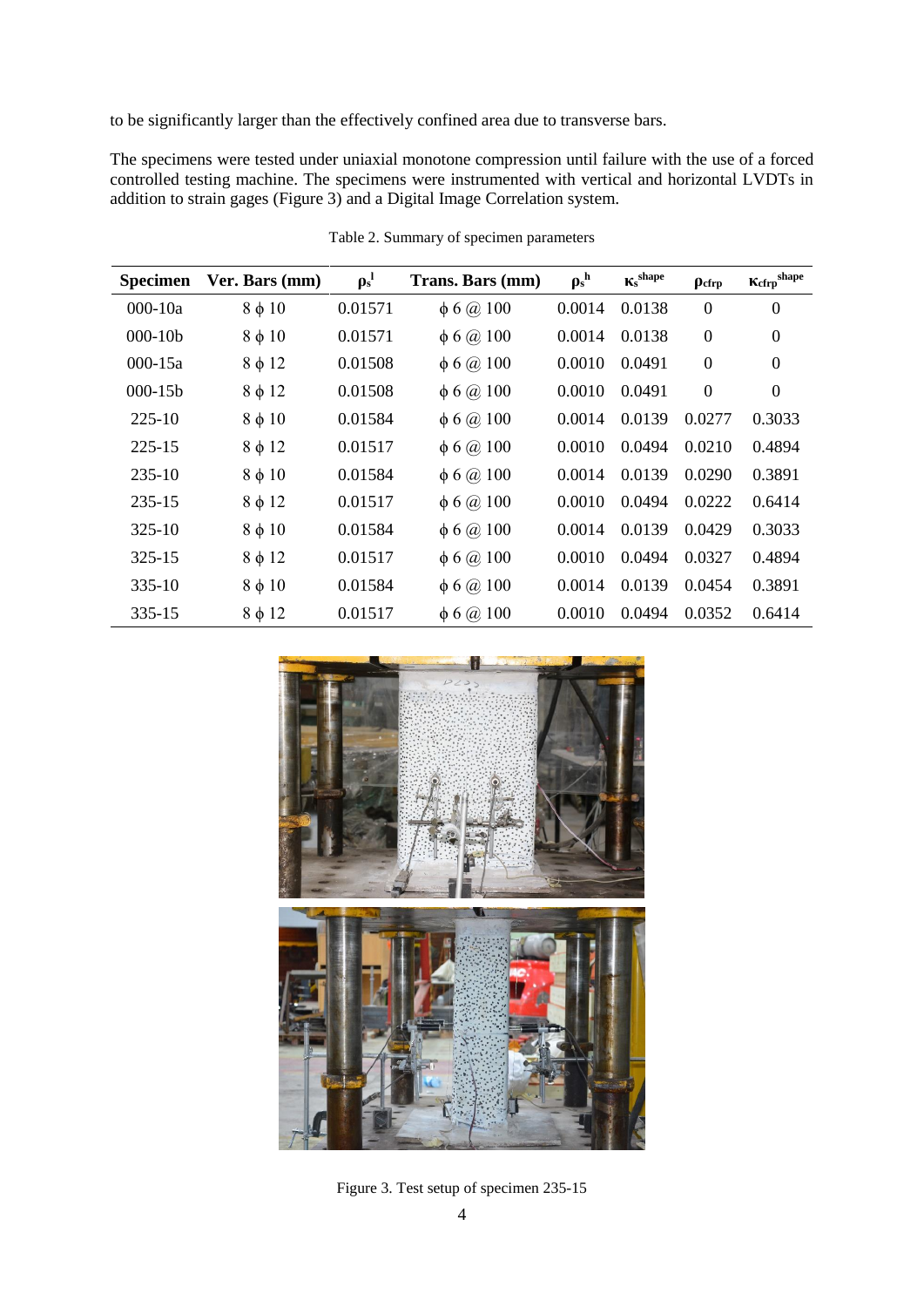# **3. EXPERIMENTAL RESULTS**

## *3.1 Failure Mode*

In specimens without CFRP confinement, failure was sudden and explosive, with no indication of cracks prior the explosion. At failure, several concrete fragments were ejected from the specimen at high speeds; LVDTs located at the surface were also ejected at high speeds. Most columns without CFRP presented a diagonal crack along which buckled vertical bars were observed. Failure occurred just after concrete cover was lost; therefore, transverse steel reinforcement was unsuccessful in providing confinement and ductility to the columns. Vertical bars buckled with an effective length larger than the separation between stirrups. As an example, the failure mode of specimen 000-15a is shown in Figure 4a.

In specimens with CFRP confinement, failure was not explosive and was characterized by a progressive and localized rupture of the CFRP reinforcement. The failure zone usually started at one corner, and then propagated vertically and horizontally through the complete width of the column. No other fractures of the CFRP were observed outside of the failure zone. After failure, crushed concrete came out of the failure zone; however, concrete fragments were not ejected at high speed. Concrete outside the failure zone remained uncracked. Since the specimen was fully wrapped with CFRP confinement, no loss of concrete cover was experienced. Vertical steel bars located at the failure zone buckled, while CFRP confinement prevented vertical bar buckling outside the failure zone. Buckled bars at the failure zone presented an effective length close to the height of the CFRP rupture. CFRP anchors located at the fracture zone were usually broken near the edges of the precast holes. As an example, the failure mode of specimen 335-10 is shown in Figure 4b.



Figure 4. (a) Failure mode of specimen 000-15a and (b) failure mode of specimen 335-10

## *3.2 Axial Behavior*

Figures 5, 6, 7 and 8 show the axial compression stress of concrete vs the average axial strain experimentally obtained for all specimens. To calculate the stress of the concrete an elastic-perfectly plastic behavior is assumed for the longitudinal bars since the axial strain is small enough to neglect hardening.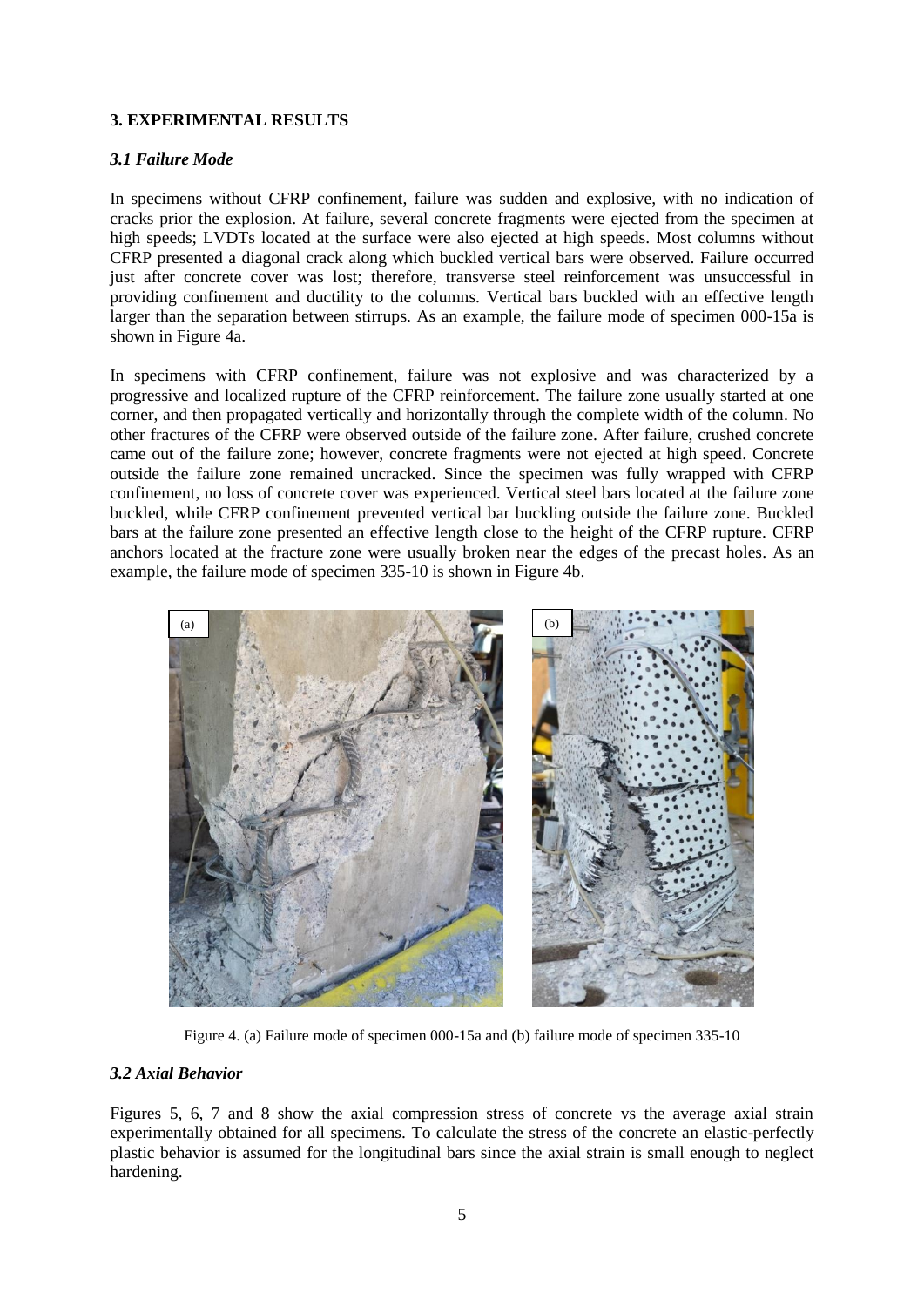It is important to mention that since a force-controlled testing machine is used, an uncontrolled rate of displacement is applied. It is possible that the testing machine produced failure of the specimen too fast to be captured with the testing equipment. For this reason, the last portion of the curves present conservative values of the actual deformation capacity of the confined columns.

The curves obtained from specimens with and without CFRP present similar shape, but curves of CFRP confined specimens present a greater strength and ultimate deformation. In general, a larger value of maximum stress was obtained with the 3x5 CFRP anchor disposition than with the 2x5, except for columns 225-10 and 235-10 where specimen 225-10 presented a larger maximum stress. These columns may have been the exception due to the small cross-section area in addition to the few CFRP layers. The ultimate strain did not depend on the CFRP anchor disposition, columns 235-15 and 235-10 achieved a higher ultimate strain than their counterparts 225-15 and 225-10, but columns 335- 15 and 335-10 achieved a similar ultimate strain than their counterparts 325-15 and 325-10.



Figure 5. Experimental axial concrete stress vs average axial strain for specimens with 2 layers of CFRP wrapping (15 cm in thickness)



Figure 6. Experimental axial concrete stress vs average axial strain for specimens with 3 layers of CFRP wrapping (15 cm in thickness)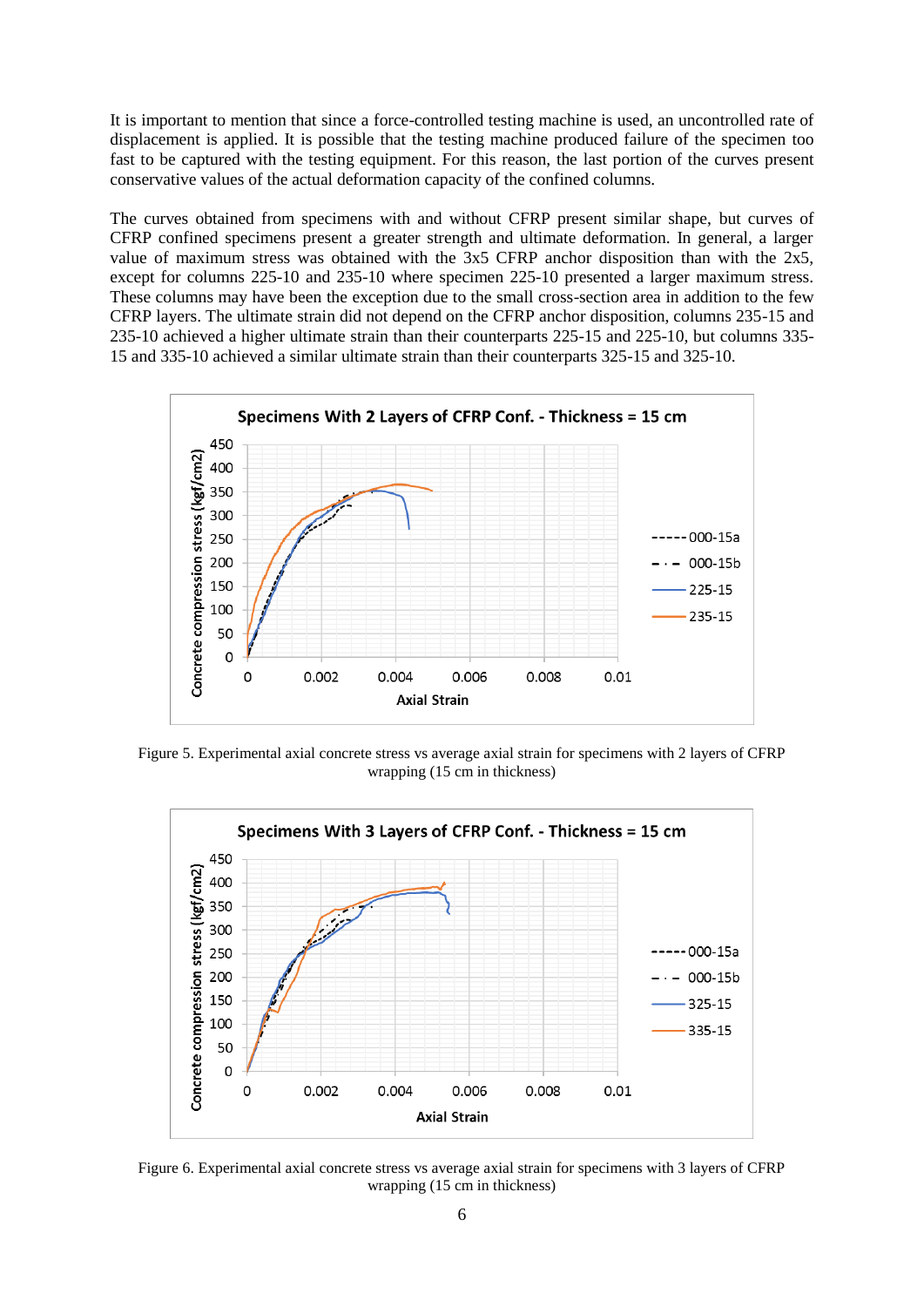

Figure 7. Experimental axial concrete stress vs average axial strain for specimens with 2 layers of CFRP wrapping (10 cm in thickness)



Figure 8. Experimental axial concrete stress vs average axial strain for specimens with 3 layers of CFRP wrapping (10 cm in thickness)

A summary of the parameters obtained from Figures 5 to 8 is presented in Table 3. In this Table, Pmax stands for the maximum load applied during the tests,  $f_c^{max}$  stands for the maximum estimated concrete stress,  $\varepsilon_c^{max}$  stands for the average measured axial strain corresponding to  $f_c^{max}$ ,  $E_c$  stands for the average secant modulus of elasticity,  $P_{ult}$  stands for the last load just before the end of the test,  $f_c^{ult}$ stands for the estimated concrete stress just before the end of the test (considering an elastic perfectly plastic constitutive for the longitudinal bars),  $\varepsilon_c^{ult}$  stands for the average axial strain corresponding to  $f_c$ <sup>ult</sup> and finally  $\varepsilon_{cfp}$ <sup>max-sg</sup> and  $\varepsilon_{cfp}$ <sup>ult-sg</sup> stand for the horizontal CFRP strains (captured by strain gages located at the corner (C) and/or middle (M) side of the column on the external CFRP wraps) corresponding to  $f_c^{max}$  and  $f_c^{ult}$ , respectively. Specimen 335-15 did not reach failure because its strength was higher than the maximum capacity of the testing machine, therefore, parameters  $P_{ult}$ ,  $f_c^{ult}$ ,  $\varepsilon_c^{ult}$  and  $E<sub>D</sub>$  could not be obtained for this specimen.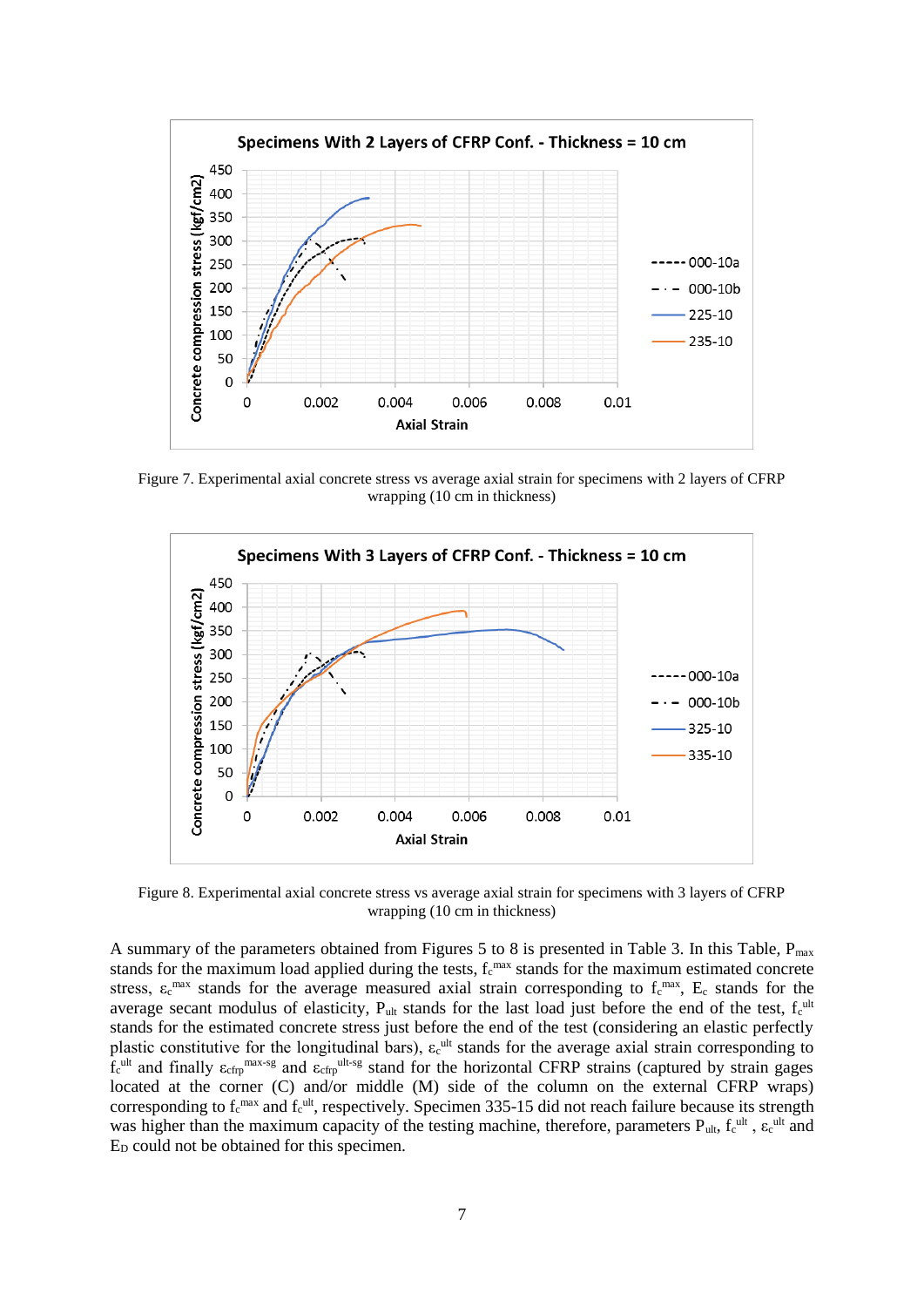| <b>Specimen</b> | $P_{\text{max}}$ | $f_c^{\max}$        | $\epsilon_{\rm c}^{\, \rm max}$ | ${\bf E_c}$         | $P_{ult}$ | $f_c$ ult           | $\epsilon_c$ ult | ${\ensuremath{\mathbf{E}}}_{{\ensuremath{\mathbf{c}}}{\ensuremath{\mathbf{f}}}{\ensuremath{\mathbf{r}}}{\ensuremath{\mathbf{p}}}}^{\mbox{max-sg}}$ | $\epsilon_{cfrp}^{\text{ult-sg}}$ |
|-----------------|------------------|---------------------|---------------------------------|---------------------|-----------|---------------------|------------------|----------------------------------------------------------------------------------------------------------------------------------------------------|-----------------------------------|
|                 | tonf             | kgf/cm <sup>2</sup> |                                 | kgf/cm <sup>2</sup> | tonf      | kgf/cm <sup>2</sup> |                  |                                                                                                                                                    |                                   |
| $000 - 10a$     | 147              | 306                 | 0.0030                          | 190044              | 143       | 295                 | 0.0032           |                                                                                                                                                    |                                   |
| $000 - 10b$     | 142              | 304                 | 0.0017                          | 269342              | 110       | 212                 | 0.0027           |                                                                                                                                                    |                                   |
| 225-10          | 180              | 392                 | 0.0032                          | 222739              | 179       | 390                 | 0.0033           | C: 0.0004                                                                                                                                          | C: 0.0004                         |
| 235-10          | 157              | 334                 | 0.0044                          | 142665              | 157       | 332                 | 0.0047           | C: 0.0005                                                                                                                                          | C: 0.0005                         |
| 325-10          | 165              | 353                 | 0.0070                          | 191975              | 148       | 310                 | 0.0085           | C: 0.0051<br>M: 0.0064                                                                                                                             | C: 0.0054<br>M: 0.0055            |
| 335-10          | 180              | 393                 | 0.0058                          | 221280              | 175       | 380                 | 0.0059           | C: 0.0000<br>M: 0.0009                                                                                                                             | C: 0.0000<br>M: 0.0008            |
| $000 - 15a$     | 229              | 322                 | 0.0027                          | 210358              | 227       | 319                 | 0.0028           |                                                                                                                                                    |                                   |
| $000 - 15b$     | 246              | 351                 | 0.0032                          | 188153              | 243       | 346                 | 0.0035           |                                                                                                                                                    |                                   |
| 225-15          | 246              | 353                 | 0.0034                          | 193278              | 198       | 272                 | 0.0044           | C: 0.0006                                                                                                                                          | C: 0.0010                         |
| 235-15          | 254              | 366                 | 0.0041                          | 340588              | 246       | 353                 | 0.0050           | C: 0.0014                                                                                                                                          | C: 0.0011                         |
| 325-15          | 262              | 380                 | 0.0048                          | 217056              | 235       | 334                 | 0.0055           | C: 0.0022<br>M: 0.0007                                                                                                                             | C: 0.0040<br>M: 0.0015            |
| 335-15          | 275              | 401                 | 0.0053                          | 153208              |           |                     |                  | C: 0.0008<br>M: 0.0025                                                                                                                             | C: 0.0008<br>M: 0.0025            |

Table 3. Summary of specimen results related to the axial stress-strain curve

Finally, Table 4 presents a summary of the ratios of the measured stress-strain parameters of the CFRP confined columns divided by the respective average of the measured values of the specimens without CFRP confinement.

| Specimen          | $\Delta f_c^{max}$ | $\Delta \varepsilon_c^{max}$ | $\Delta E_c$ | $\Delta f_c^{ult}$ | $\Delta \varepsilon_c^{ult}$ |
|-------------------|--------------------|------------------------------|--------------|--------------------|------------------------------|
| $225-10$          | 1.29               | 1.33                         | 0.97         | 1.54               | 1.10                         |
| $235-10$          | 1.10               | 1.83                         | 0.62         | 1.31               | 1.57                         |
| $325-10$          | 1.16               | 2.92                         | 0.84         | 1.22               | 2.83                         |
| 335-10            | 1.29               | 2.42                         | 0.96         | 1.50               | 1.97                         |
| 225-15            | 1.05               | 1.13                         | 0.97         | 0.82               | 1.38                         |
| 235-15            | 1.09               | 1.37                         | 1.71         | 1.06               | 1.56                         |
| 325-15            | 1.13               | 1.60                         | 1.09         | 1.00               | 1.72                         |
| 335-15            | 1.19               | 1.77                         | 0.77         |                    |                              |
| Average           | 1.16               | 1.80                         | 0.99         | 1.21               | 1.73                         |
| <b>Stan. Dev.</b> | 0.09               | 0.60                         | 0.32         | 0.27               | 0.55                         |

Table 4. Summary of ratios of parameters due to CFRP confinement

From these results, it is observed that a larger increase in concrete maximum stress and ultimate strain was obtained when a larger number of CFRP wraps and anchors was used. The initial secant concrete stiffness of CFRP confined columns is on average 88% of the control specimens (ignoring specimen 235-15, since its vertical LVDTs could not capture the initial portion of the curve). This is mainly due to the presence of pre-cast holes that were not refilled after CFRP installation. Pre-cast holes were not refilled because introduction of epoxy into the cavities was blocked by the CFRP wraps. A more efficient CFRP installation technique needs to be developed to allow pre-cast holes refill.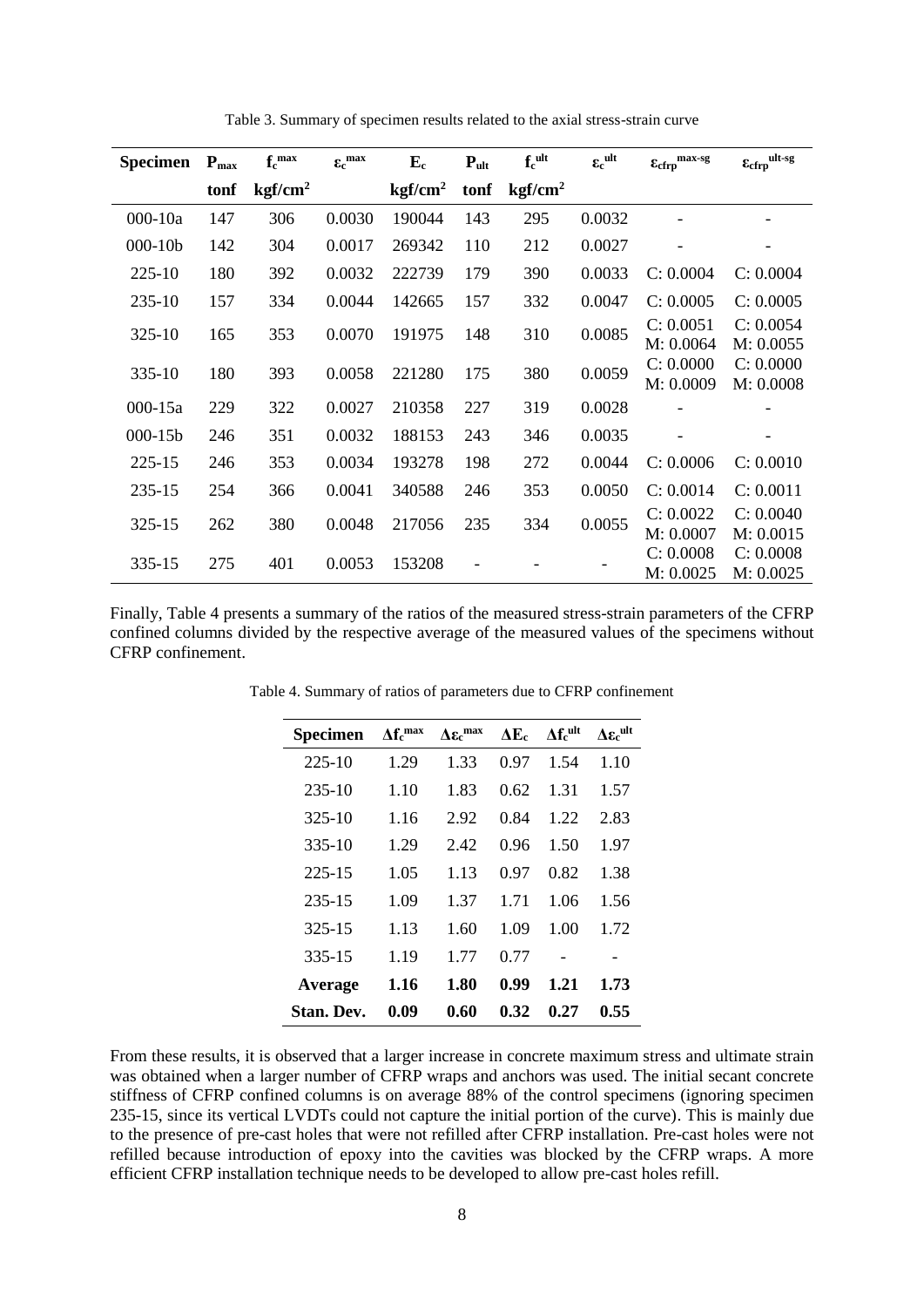#### *3.3 CFRP Stresses*

#### *3.3.1 Strain Gages*

A total of 12 strain gages were distributed among the columns with CFRP reinforcement. Two strain gages were placed on each of the specimens with three layers of CFRP wraps (325-15, 325-10, 335-15 and 335-10), one at the corner at mid height and one 12 cm from the edge at the same height. One strain gage was placed on each of the specimens with two layers of CFRP wraps (225-15, 225-10, 235-15 and 235-10) located at the corner of the specimen at mid height.

Figure 9 shows the measured CFRP strains through the test for a strain gage located at a corner inside the failure zone (Figure 9a) and for a strain gage located at a corner outside the failure zone (Figure 9b).



Figure 9. CFRP strain vs axial load, strain gage located at a corner: (a) inside failure zone (Specimen 325-15), (b) outside failure zone (Specimen 225-10)

Strain gage readings showed that CFRP strain distribution is highly heterogeneous, presenting localized zones with strains high enough to generate CFRP rupture and other zones with considerably smaller strains. Also, most of the CFRP confinement system presents very small strain until the maximum concrete stresses is reached, after this point strain in the CFRP wraps increase exponentially.

#### *3.3.2 Digital Image Correlation (DIC)*

To capture the complete field of deformations a technique of image data correlation is used. For this purpose, two adjacent sides of the specimens were painted white and numerous random black dots were marked over the two sides of the specimens. With the use of two digital cameras, photographs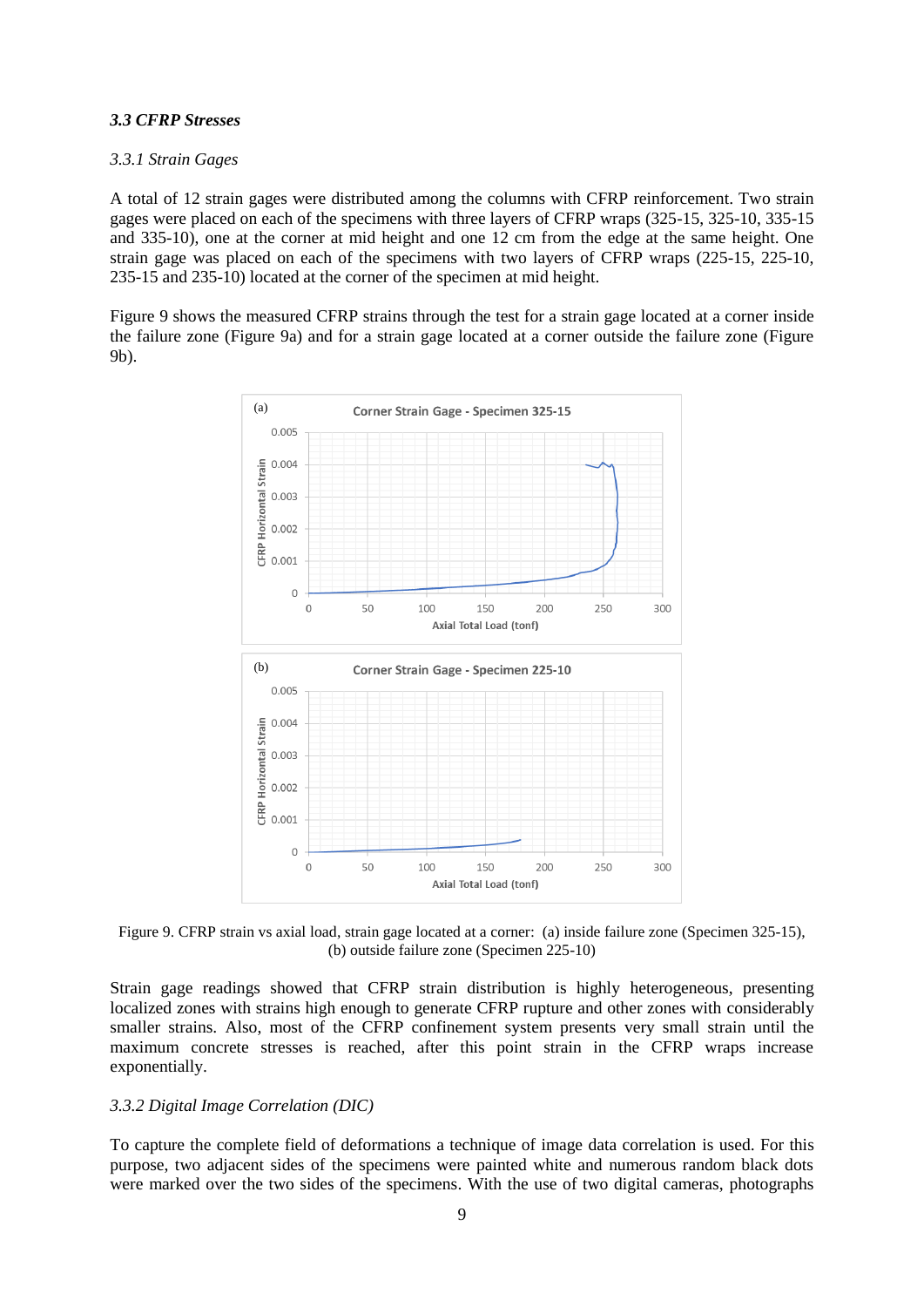were taken of these two sides every 5 seconds while the test took place. The photographs were used to determine the deformation field of the outer CFRP layer with the use of Optecal Digital Image Correlation software (Barthes, n.d.).

As an example, the strains calculated with this technique for specimen 335-15 are presented in Figure 10. These graphics show the field of strains in the horizontal direction (Figure 10a) and vertical direction (Figure 10b) at the closest instant before failure of the specimen. All the strains showed in these figures were calculated for the last step prior to failure of the column.



(a) Horizontal strains (b) Vertical strains

Figure 10. Strains immediately before failure, captured by DIC for specimen 335-15

Digital image correlation was able to detect high strains in at the failure zone; however, the strains detected tend to be overestimated. Values as higher than 0.01 were calculated using DIC, which cannot be possible since the manufacturer specified 0.013 as the ultimate CFRP strain on a tension test. Ultimate strain of installed CFRP should be a fraction of ultimate strain in pure tension. DIC overestimation might be explained by the rate the photographs were taken (1 photographs every 5 seconds) and re-accommodation of CFRP wraps. Higher speed photographs are required to obtain strain fields closer to the rupture instant. It is also possible that some air bubbles were trapped between CFRP layers, and therefore a portion of the displacements captured with the photographs could have been the translations of the fibers after the expulsion of the air and not strain related to a stress state.

## **4. CONCLUSIONS**

Following are the principal conclusions obtained from the construction and testing of these columns:

• The alternated disposition of CFRP anchors and CFRP wraps generated a strong joint between all CFRP components. None of the columns failed by deboning of the CFRP components. All columns presented initially rupture of the CFRP at the corners of the column and then progressed to anchors near the edges of the pre-cast holes.

• The columns confined with CFRP experienced larger maximum stress, ultimate stress and ultimate strain than their corresponding control columns. CFRP confined columns maintained the maximum stress while experiencing axial deformation, generating energy dissipation and ductility.

• After the first CFRP fiber ruptured, the load of the column dropped abruptly but the integrity of the columns remained throughout the complete loading. Buckling of vertical bars was observed only at